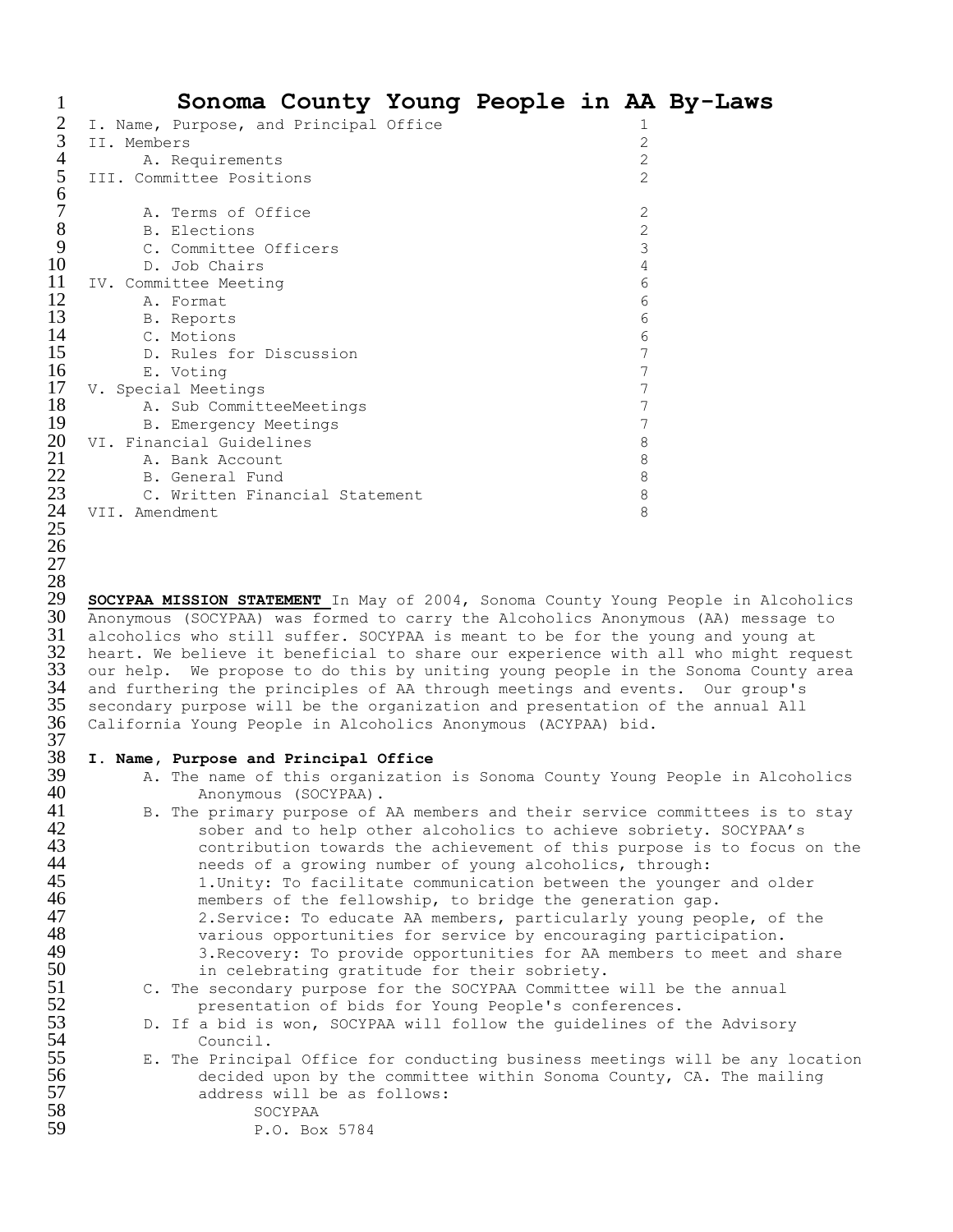| 60         | Santa Rosa, CA 95402                                                                                                                                |
|------------|-----------------------------------------------------------------------------------------------------------------------------------------------------|
| 61<br>62   |                                                                                                                                                     |
| 63         | II. Members                                                                                                                                         |
| 64         | A. Requirements                                                                                                                                     |
| 65         | 1. Pursuant to the third tradition, only people who have the desire to stop                                                                         |
| 66         | drinking may be members of SOCYPAA; all alcoholics are eligible for                                                                                 |
| 67         | membership.                                                                                                                                         |
| 68<br>69   |                                                                                                                                                     |
| 70         | 2. Failure to attend two consecutive SOCYPAA (business) meetings without<br>prior notice to the Chair, Co-Chair, or Secretary shall be considered a |
| 71         | resignation of committee position.                                                                                                                  |
| 72         |                                                                                                                                                     |
| 73         | 3. Any break in continuous sobriety is considered a resignation of a                                                                                |
| 74         | committee position.                                                                                                                                 |
| 75         |                                                                                                                                                     |
| 76<br>77   | 4. Failure to uphold committee position duties can be brought before the                                                                            |
| 78         | committee for possible dismissal by a 2/3 majority vote.                                                                                            |
| 79         | III. Committee Positions                                                                                                                            |
| 80         | The group shall elect to its membership the following positions (all sobriety                                                                       |
| 81         | requirements may be waived on a case by case basis with a 2/3 majority vote                                                                         |
| 82         | prior to nominations):                                                                                                                              |
| 83<br>84   | A. Terms of Office                                                                                                                                  |
| 85         |                                                                                                                                                     |
| 86         | 1. Committee Officers and Job Chairs                                                                                                                |
| 87         | a. Committee Officers and Job Chairs shall serve a term of one year.                                                                                |
| 88         | b. If elected to fill a vacant term of less than six months, they may                                                                               |
| 89<br>90   | be reelected for one full term in the same position. This also                                                                                      |
| 91         | applies to assumed positions.<br>c. An individual MAY NOT serve more then two consecutive terms in the                                              |
| 92         | same Committee Officer, or Job Chair position.                                                                                                      |
| 93         | d. No one may hold two or more job positions with the exception of the                                                                              |
| 94         | conditions listed below:                                                                                                                            |
| 95         | i. In the event that no one else is available, two or more                                                                                          |
| 96<br>97   | positions may be held by one member with the condition that                                                                                         |
| 98         | if someone makes himself available the position will be<br>vacated.                                                                                 |
| 99         | ii. The Secretary will be responsible for maintaining a current                                                                                     |
| 100        | list of permanent and temporarily filled positions.                                                                                                 |
| 101        | f. In the event that a position becomes vacant and the corresponding                                                                                |
| 102        | co-position is filled, the member holding the co-position shall                                                                                     |
| 103        | assume title and duties of position, temporarily, until elections                                                                                   |
| 104<br>105 | can be held to replace the chair position. The co-chair may make<br>themselves available for that position.                                         |
| 106        |                                                                                                                                                     |
| 107        | 2. Attendance                                                                                                                                       |
| 108        | a. Absences and reasons should be reported to the Chair, Co-Chair or                                                                                |
| 109        | Secretary along with any Chair reports pertinent to the meeting.                                                                                    |
| 110<br>111 | <b>B.</b> Elections                                                                                                                                 |
| 112        | 1. Elections will be held as soon as possible after the ACYPAA roundup.                                                                             |
| 113        | 2. Committee Officer positions will be elected by the Third Legacy procedure                                                                        |
| 114        | as outlined in the A.A. World Service Manual.                                                                                                       |
| 115        | 3. Elections for Job Chairs will be by simple majority vote, with the                                                                               |
| 116        | exception of Facilities Chair/Co-Facilities Chair and Events Chair/Co-                                                                              |
| 117        | Events Chair which shall be elected by Third Legacy.                                                                                                |
| 118        | 4. Transition of Committee Officer and Job Chair positions (including the                                                                           |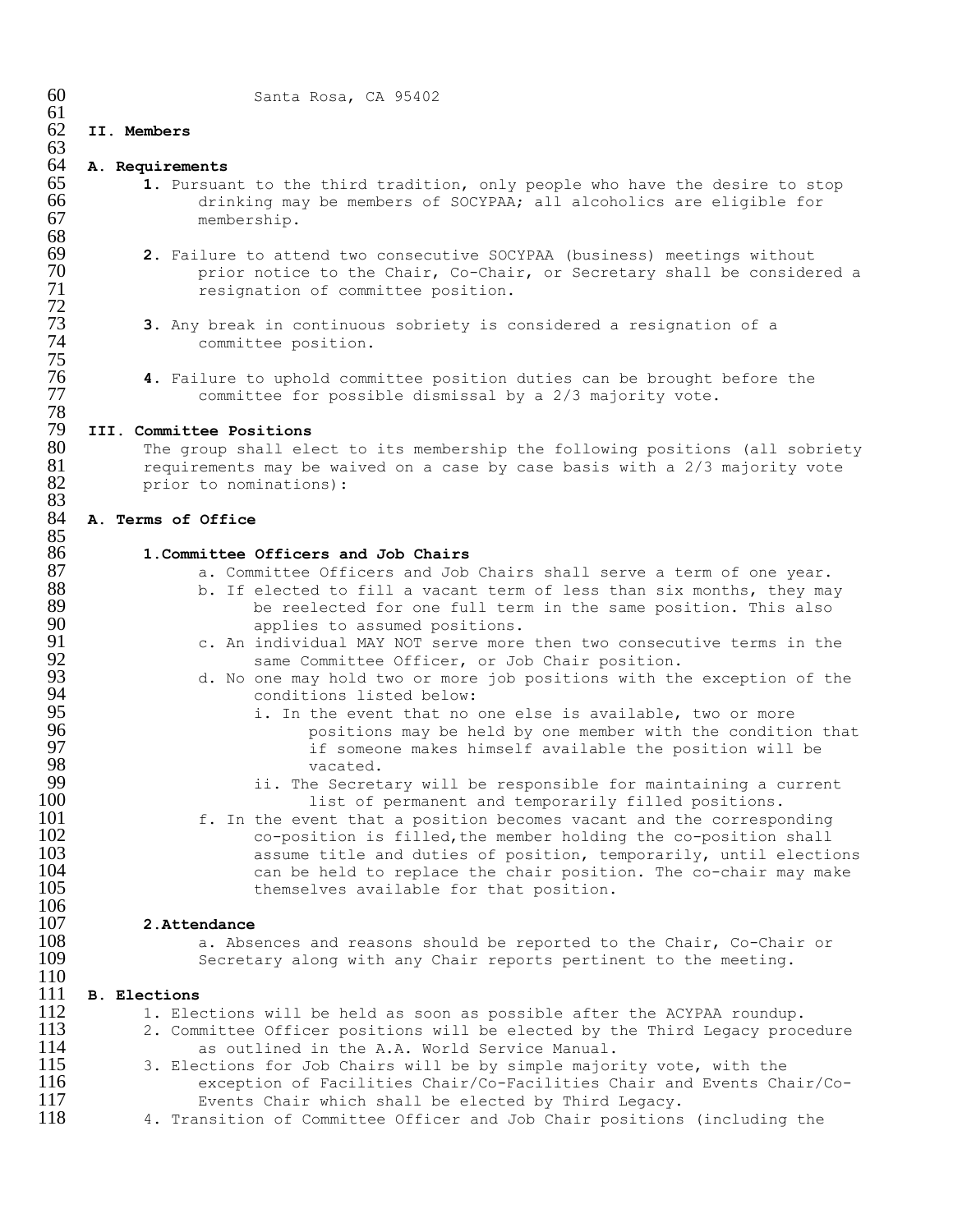| 119 | right to vote) shall take place at beginning of next SOCYPAA business   |
|-----|-------------------------------------------------------------------------|
| 120 | meeting after election occurs.                                          |
| 121 |                                                                         |
| 122 | C. Committee Officers                                                   |
| 123 |                                                                         |
| 124 | 1. Chair and Co-Chair                                                   |
| 125 | Sobriety Requirement: 1 year continuous sobriety                        |
| 126 | a. Shall arrange for and announce the agenda for all committee          |
| 127 | meetings.                                                               |
| 128 | b. Shall open and maintain meetings in a reasonable order.              |
| 129 | c. Shall recognize members entitled to the floor.                       |
| 130 | d. State and put to a vote all motions properly seconded.               |
| 131 | e. Announce the results of all votes.                                   |
| 132 | f. Be one of three signatures on the bank account.                      |
| 133 | g. Co-Chair is to plan and lead icebreakers                             |
| 134 |                                                                         |
| 135 | 2. Treasurer                                                            |
| 136 | Sobriety Requirement: 3 years continuous sobriety                       |
| 137 | a. Keep accurate financial records of all transactions.                 |
| 138 | b. Control the flow of money.                                           |
| 139 | c. Give financial reports at committee meetings.                        |
| 140 | d. Submit financial statements quarterly.                               |
| 141 | e. Have in his or her possession at the committee meeting all bank      |
| 142 | statements, deposits and checkbooks, in order to be prepared to         |
| 143 | make deposits and disbursements at the committee meetings.              |
| 144 | f. Maintain all accounts, which are subject to inspection at any time.  |
| 145 | g. Be one of three signatures on all bank accounts.                     |
| 146 | h. Maintain post office box                                             |
| 147 | i. Must have a job and bank account.                                    |
| 148 | j. Either Treasurer or Co-Treasurer must be present at all events.      |
| 149 | k. Pay rent on the SOCYPAA business meeting facility.                   |
| 150 | 3.Co-Treasurer/Controller                                               |
| 151 | Sobriety Requirement: 3 years continuous sobriety                       |
| 152 | a. In the absence of the Treasurer shall assume all responsibilities of |
| 153 | the treasurer.                                                          |
| 154 | b. Act as the financial overseer of all SOCYPAA business.               |
| 155 | i. Review submitted budgets before they are brought to committee        |
| 156 | for approval.                                                           |
| 157 | ii. Attend all events subcommittee meetings to present a                |
| 158 | financially conscious viewpoint and to help with planning.              |
| 159 | iii. Review all significant financial events of the committee to        |
| 160 | find ways to improve financial efficiency.                              |
| 161 |                                                                         |
| 162 | 4. Secretary and Co-Secretary                                           |
| 163 | Sobriety Requirement: 1 year continuous sobriety                        |
| 164 | a. Acts as a custodian of all committee materials.                      |
| 165 | b. Keep minutes of all committee meetings and save said minutes and     |
| 166 | agendas for reference and bring them to the committee meetings.         |
| 167 | c. Answers all correspondence promptly and to the will of the           |
| 168 | committee.                                                              |
| 169 | d. Maintain roll/attendance of committee members.                       |
| 170 | e. Maintain committee phone list.                                       |
| 171 | f. Moderate social media site; limited to business related              |
| 172 | announcements and polls                                                 |
| 173 | $5.$ By-Laws                                                            |
| 174 | Sobriety Requirement: 2 years continuous sobriety                       |
| 175 | a. Study and know the By-Laws.                                          |
| 176 | b. Make copies available to all members.                                |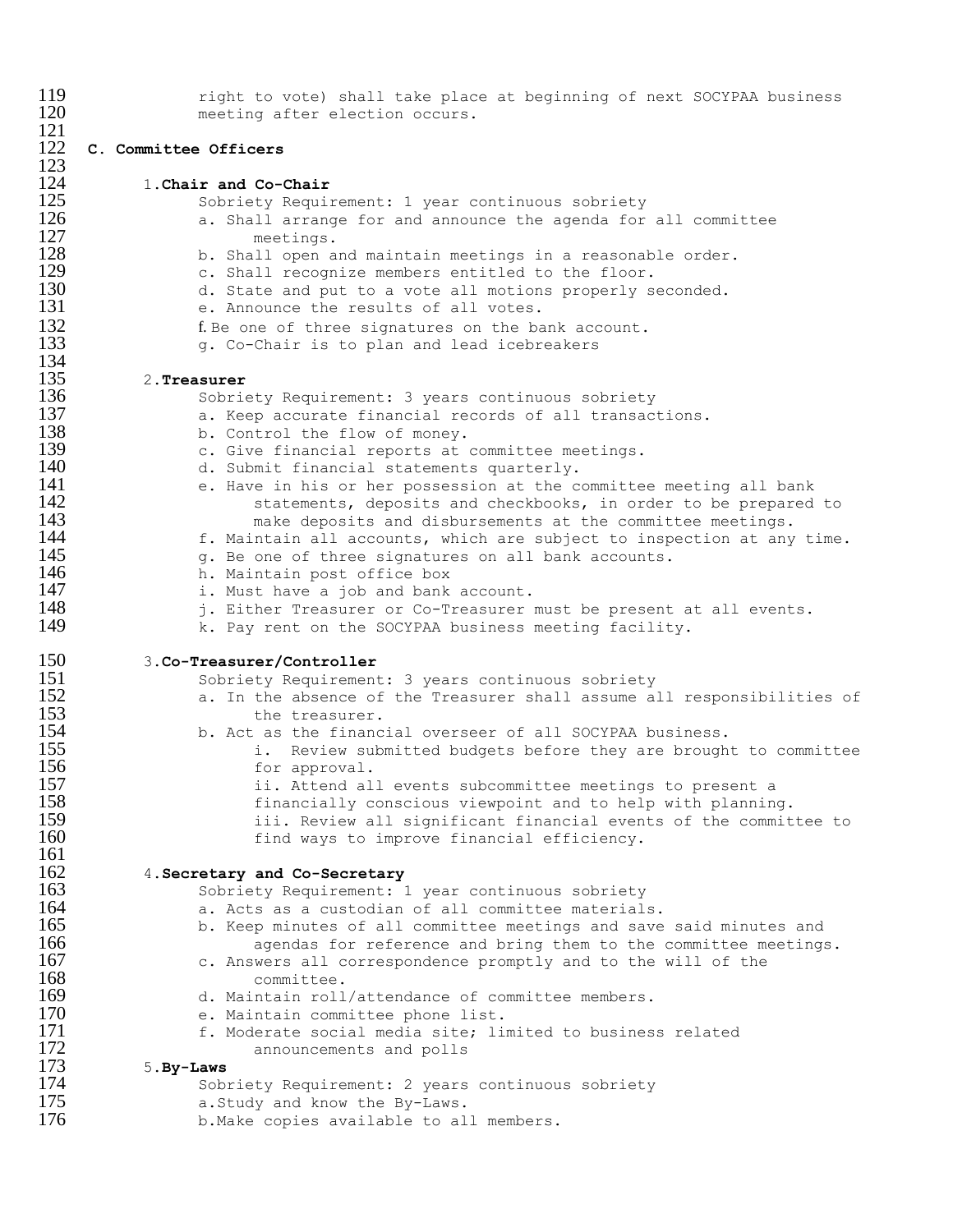| 177        | c. Attend every committee meeting and have a copy of By-laws on hand.                                            |
|------------|------------------------------------------------------------------------------------------------------------------|
| 178        | d. Serve as a guide to make sure group acts in accordance to By-Laws.                                            |
| 179        | e. Have a working knowledge of the 12 Steps, 12 Traditions and 12                                                |
| 180        | Concepts of AA World Service.                                                                                    |
| 181        | f. Must have held a previous position in SOCYPAA for 1 year.                                                     |
| 182        |                                                                                                                  |
| 183        | D.Job Chairs                                                                                                     |
| 184        |                                                                                                                  |
| 185        | 1. Facilities Chair and Co-Facilities                                                                            |
| 186        | Sobriety Requirement: 2 years continuous sobriety                                                                |
| 187        | a. Research and forge relationships with possible hotels/sites in the                                            |
| 188        | area.                                                                                                            |
| 189        | b. Secure bids from two or more hotels/sites that would accommodate the                                          |
| 190        | needs of the ACYPAA conference.                                                                                  |
| 191<br>192 | c.Be able to and plan to attend summit with a completed ACYPAA bid                                               |
| 193        | package.                                                                                                         |
| 194        | d. Previous attendance at ACYPAA is strongly suggested.                                                          |
| 195        | e. Work closely with Bid Package Chair.                                                                          |
| 196        | 2. Events Chair and Co-Events                                                                                    |
| 197        | Sobriety Requirement: 2 years continuous sobriety                                                                |
| 198        | a. Establish and maintain an Events subcommittee meeting and serve as                                            |
| 199        | the Chair/Co-Chair of the subcommittee meeting to plan and                                                       |
| 200        | coordinate events.                                                                                               |
| 201        | b. Plan a minimum of 6 events per year, with the hope of at least one a                                          |
| 202        | month.                                                                                                           |
| 203        | c. As Events Sub Chair/Co-Chair, present a full proposal to                                                      |
| 204        | committee for approval. Outlined below is a general idea of what                                                 |
| 205        | is to be included in the proposal:                                                                               |
| 206        | i. Date, time and location                                                                                       |
| 207        | ii. Theme (If Any)                                                                                               |
| 208        | iii. Proposed Budget.                                                                                            |
| 209        | I. All budgets will be submitted to the chair and                                                                |
| 210        | treasurer for review one week prior to being                                                                     |
| 211        | brought before the group at the committee                                                                        |
| 212        | meeting.                                                                                                         |
| 213        | d. Maintain a list of all previously used and potential event sites                                              |
| 214        | with pertinent information including, if available: contacts,                                                    |
| 215        | capacity, capabilities and restrictions.                                                                         |
| 216        | e. Coordinate with the graphics chair for event fliers.                                                          |
| 217<br>218 |                                                                                                                  |
| 219        | 2a. Hospitality Chair                                                                                            |
| 220        | Sobriety Requirement: 1 year continuous sobriety<br>a. Inventory before and after events of all SOCYPAA supplies |
| 221        | b. Proposes budgets and expense reports to group                                                                 |
| 222        | c. Coordinates with Events Chair                                                                                 |
| 223        | d. Car strongly suggested                                                                                        |
| 224        |                                                                                                                  |
| 225        | 2b. Programs Chair                                                                                               |
| 226        | Sobriety Requirement: 6 months continuous sobriety                                                               |
| 227        | a. Runs the meeting for the events                                                                               |
| 228        | b. Chooses the secretary, speaker, and format of meeting.                                                        |
| 229        |                                                                                                                  |
| 230        | 3. Webmaster                                                                                                     |
| 231        | Sobriety Requirement: 2 years continuous sobriety                                                                |
| 232        | a. Maintain SOCYPAA's internet sites & accounts including online                                                 |
| 233        | storage.                                                                                                         |
| 234        | b. Must be able to display profiency in programming language in use.                                             |
| 235        | c. This position includes creating & maintaining online financial                                                |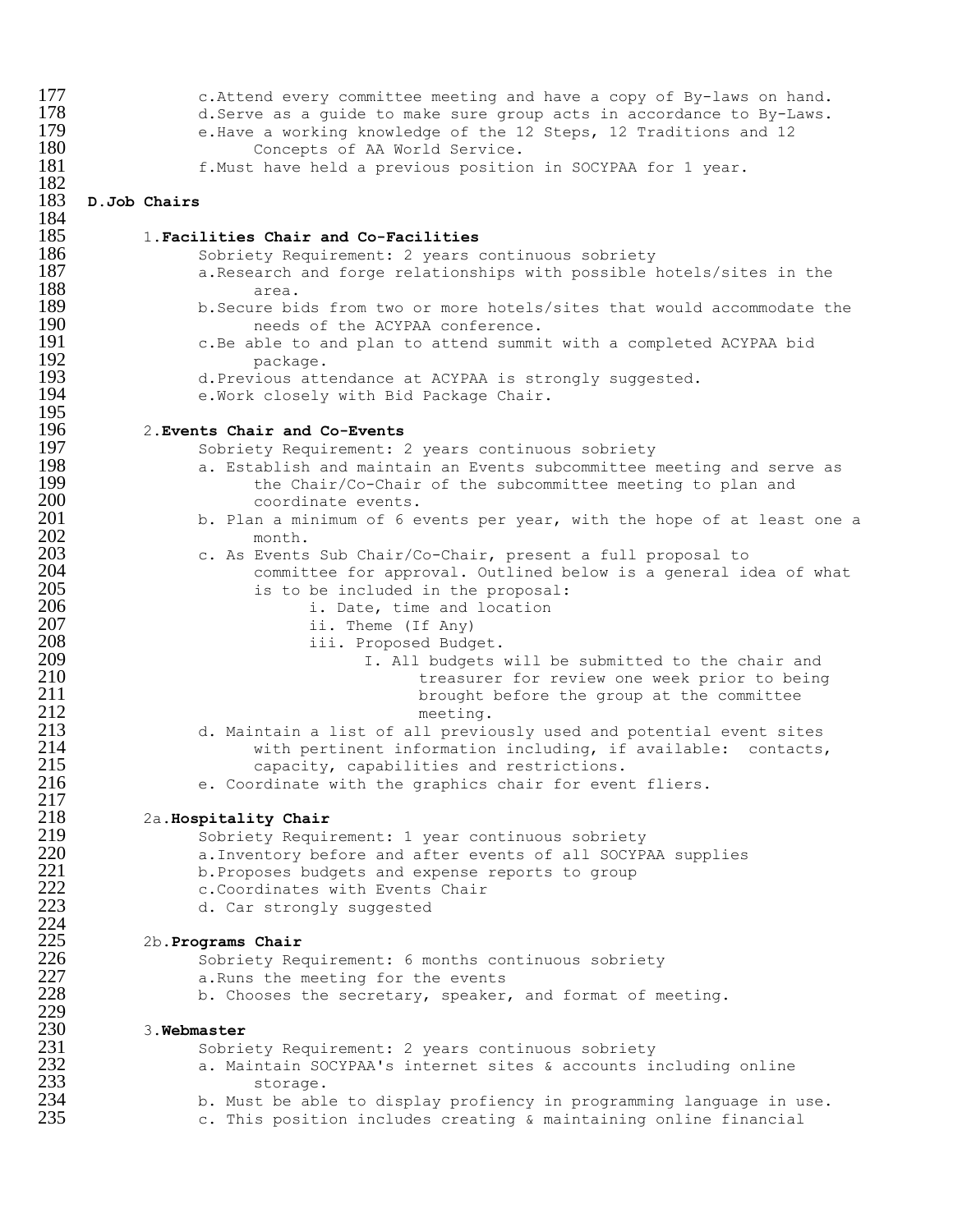| 236 | accounts with full access.                                             |
|-----|------------------------------------------------------------------------|
| 237 | d. This position can be held concurrently with other positions.        |
| 238 |                                                                        |
| 239 | 4. General Service Liaison Chair                                       |
| 240 |                                                                        |
|     | Sobriety Requirement: 1 year continuous sobriety                       |
| 241 | a. Attend District meetings.                                           |
| 242 | b. Report back to SOCYPAA the needs/services of the District           |
| 243 | Assembly.                                                              |
| 244 |                                                                        |
|     | c. Secure a letter of support for the annual ACYPAA bid.               |
| 245 | d. Report to General Service all SOCYPAA needs/services                |
| 246 |                                                                        |
| 247 | 5. Intergroup Liaison                                                  |
| 248 | Sobriety Requirement: 1 year continuous sobriety                       |
| 249 | a. Go to both SOCYPAA and Intergroup meetings                          |
| 250 |                                                                        |
|     | b. Report to SOCYPAA the needs and/or services of the Intergroup       |
| 251 | committee.                                                             |
| 252 | c. Secure a letter of support for the annual ACYPAA bid.               |
| 253 | d. Report to Intergroup all SOCYPAA needs/services                     |
| 254 |                                                                        |
| 255 | 6. H&I Chair                                                           |
|     |                                                                        |
| 256 | Sobriety Requirement: 6 months continuous sobriety                     |
| 257 | a. Attend monthly H&I business meetings                                |
| 258 | b. Report back to SOCYPAA the needs/services of H&I                    |
| 259 | c. Report to H&I all SOCYPAA needs/services                            |
| 260 | d. Secure a letter of the support for the annual ACYPAA bid.           |
|     |                                                                        |
| 261 |                                                                        |
| 262 | 7. Bid Package Chair                                                   |
| 263 | Sobriety Requirement: 1 year continuous sobriety                       |
| 264 | a. The bid should conform to the ACYPAA Advisory Committee's suggested |
| 265 | bid package.                                                           |
| 266 |                                                                        |
|     | b. Coordinate the assembly, skit, and table at ACYPAA.                 |
| 267 | c. Works closely with facilities chair.                                |
| 268 | d. Previous attendance at ACYPAA strongly suggested.                   |
| 269 | e. Be able to and plan to attend summit with a completed ACYPAA bid    |
| 270 | package.                                                               |
| 271 |                                                                        |
| 272 |                                                                        |
|     | 8. Graphics Chair                                                      |
| 273 | Sobriety Requirement: 6 months continuous sobriety                     |
| 274 | a. Design event fliers and finalize designs with Events Chair          |
| 275 | prior to distribution.                                                 |
| 276 | b. Order printed fliers if necessary and distribute                    |
| 277 |                                                                        |
|     | digitally to all committee members.                                    |
| 278 | c.Have knowledge of graphic design.                                    |
| 279 | d. Must have a computer.                                               |
| 280 | e. Work with Bid-package Chair to create design for bid package.       |
| 281 |                                                                        |
| 282 | 9. Inreach Chair                                                       |
| 283 |                                                                        |
|     | Sobriety Requirements: 6 months continuous sobriety                    |
| 284 | a. Shall have the responsibility to inreach inside of Sonoma County    |
| 285 | with meetings not regularly attended by SOCYPAA members.               |
| 286 | b. Strongly suggested to have a car.                                   |
| 287 |                                                                        |
| 288 | 10. Outreach Chair and Co-Outreach                                     |
|     |                                                                        |
| 289 | Sobriety Requirement: 6 months continuous sobriety                     |
| 290 | a. Shall have the responsibility to outreach all SOCYPAA               |
| 291 | functions within the Twelve Traditions of A.A. outside of Sonoma       |
| 292 | County.                                                                |
| 293 | b. Strongly suggested to have a car.                                   |
| 294 |                                                                        |
|     |                                                                        |
|     |                                                                        |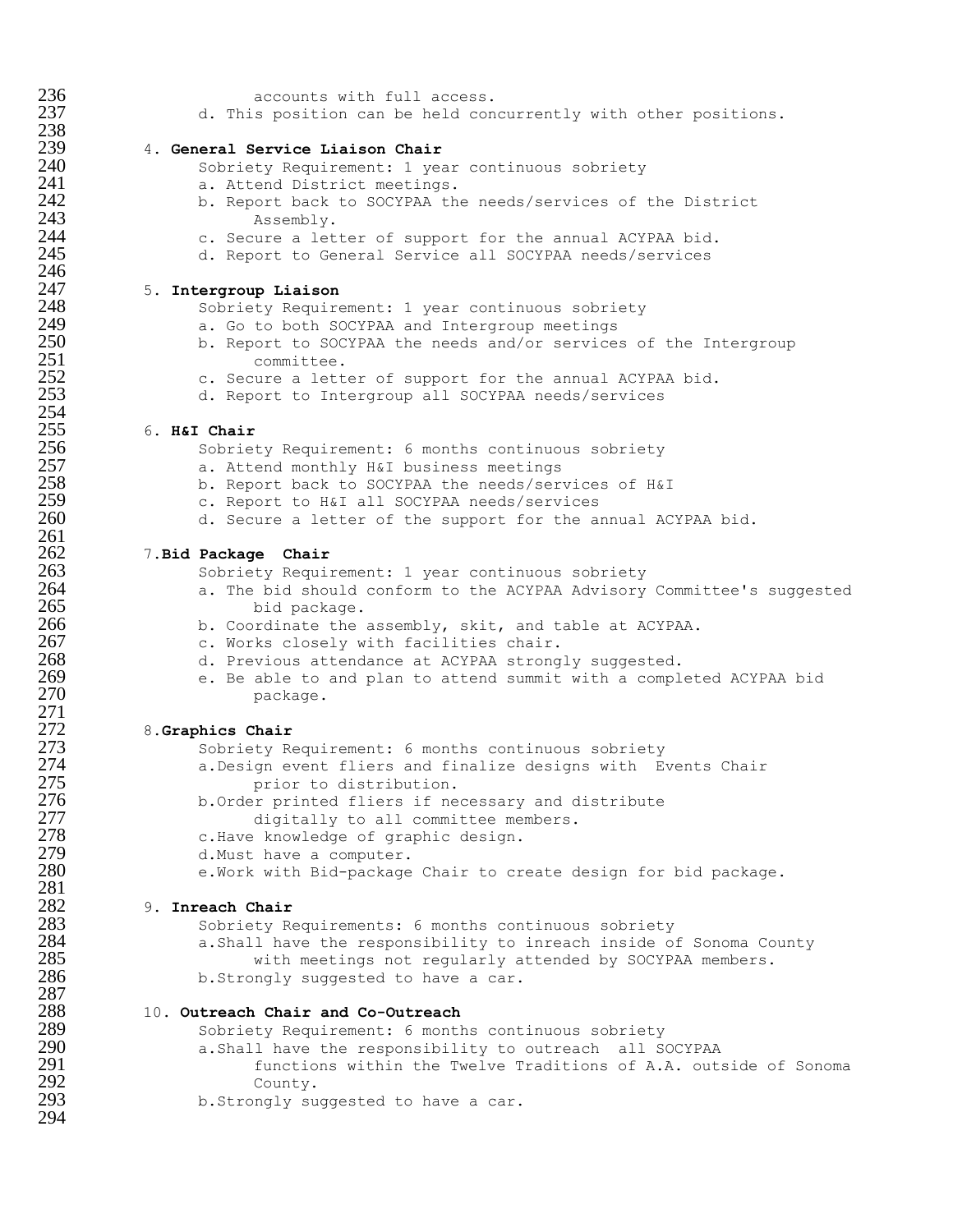| 295        | 11. Unity Chair                                                                                                                     |
|------------|-------------------------------------------------------------------------------------------------------------------------------------|
| 296        | Sobriety Requirement: 3 months continuous sobriety                                                                                  |
| 297        | a. Plan and organize socials outside of committee meetings and events                                                               |
| 298        | to encourage unity of SOCYPAA members.                                                                                              |
| 299        | b. Organize support for SOCYPAA members during sobriety birthdays.                                                                  |
| 300        | c. Inform committee members when another SOCYPAA member is speaking at                                                              |
| 301        | a meeting or needs support at an AA function.                                                                                       |
| 302        |                                                                                                                                     |
| 303        | 12. Prayer Chair                                                                                                                    |
| 304        | Sobriety Requirement: 24 hours of continuous sobriety                                                                               |
| 305        | a. Opens and closes all committee meetings with a prayer.                                                                           |
| 306<br>307 | b. In the event that personalities start to precede principles, has                                                                 |
| 308        | full authority to stop committee meeting for prayer at any time.                                                                    |
| 309        | 13. Member                                                                                                                          |
| 310        | Sobriety Requirement: 24 hours                                                                                                      |
| 311        | a. To be of service to the committee where needed.                                                                                  |
| 312        | b. Two consecutive business meetings are required for voting privileges                                                             |
| 313        | and to be added to contact list and online access.                                                                                  |
| 314        |                                                                                                                                     |
| 315        | IV. Committee Meeting                                                                                                               |
| 316        | A. Format                                                                                                                           |
| 317        | 1. The committee meeting shall meet a minimum of twice per month, dates                                                             |
| 318        | and times to be set by the group, with the stipulation that                                                                         |
| 319        | special meetings are to be called if necessary.                                                                                     |
| 320        | 2. Chair is to determine format of meeting. Suggested format:                                                                       |
| 321        | a. Opening Prayer                                                                                                                   |
| 322        | b. Attendance, Icebreakers, Opening Reading & Introduction                                                                          |
| 323        | c. Approval of minutes                                                                                                              |
| 324        | d. 7th Tradition / Reimbursements                                                                                                   |
| 325        | e. Chair/Committee reports                                                                                                          |
| 326        | f. Old Business                                                                                                                     |
| 327        | g. New Business                                                                                                                     |
| 328        | h. Announcements                                                                                                                    |
| 329        | i. Closing Prayer                                                                                                                   |
| 330        | 3. Chair or committee member may suggest handling any part of the                                                                   |
| 331        | agenda out of order set by the Chair, but must be approved by a                                                                     |
| 332        | simple majority.                                                                                                                    |
| 333<br>334 |                                                                                                                                     |
| 335        | Reports<br>в.                                                                                                                       |
| 336        | 1. All reports will be concise and well prepared. Written reports will                                                              |
| 337        | be submitted to the Chair at the conclusion of the report.<br>The<br>Chair will forward all written reports to the secretary so the |
| 338        | information can be included in the minutes. A written report is                                                                     |
| 339        | not necessary if there is nothing new to report.                                                                                    |
| 340        | 2. No member may interrupt a report except as outlined as follows:                                                                  |
| 341        | a. Any questions during reports will be for clarification                                                                           |
| 342        | only.                                                                                                                               |
| 343        | b. No motions may be made during reports.                                                                                           |
| 344        |                                                                                                                                     |
| 345        | C. Motions                                                                                                                          |
| 346        | 1.All motions should be discussed before being voted on.                                                                            |
| 347        | 2. Minority opinion should be called for after a vote.                                                                              |
| 348        | 3. If any opinions change call for a revote.                                                                                        |
| 349        | 4. Motions may be withdrawn if the person making it changes their mind.                                                             |
| 350        | 5. Motions may only be amended by the motioner.                                                                                     |
| 351        | 6. Some motions do not require formal discussion, if anyone wants to                                                                |
| 352        | discuss prior to a vote then do so.                                                                                                 |
| 353        |                                                                                                                                     |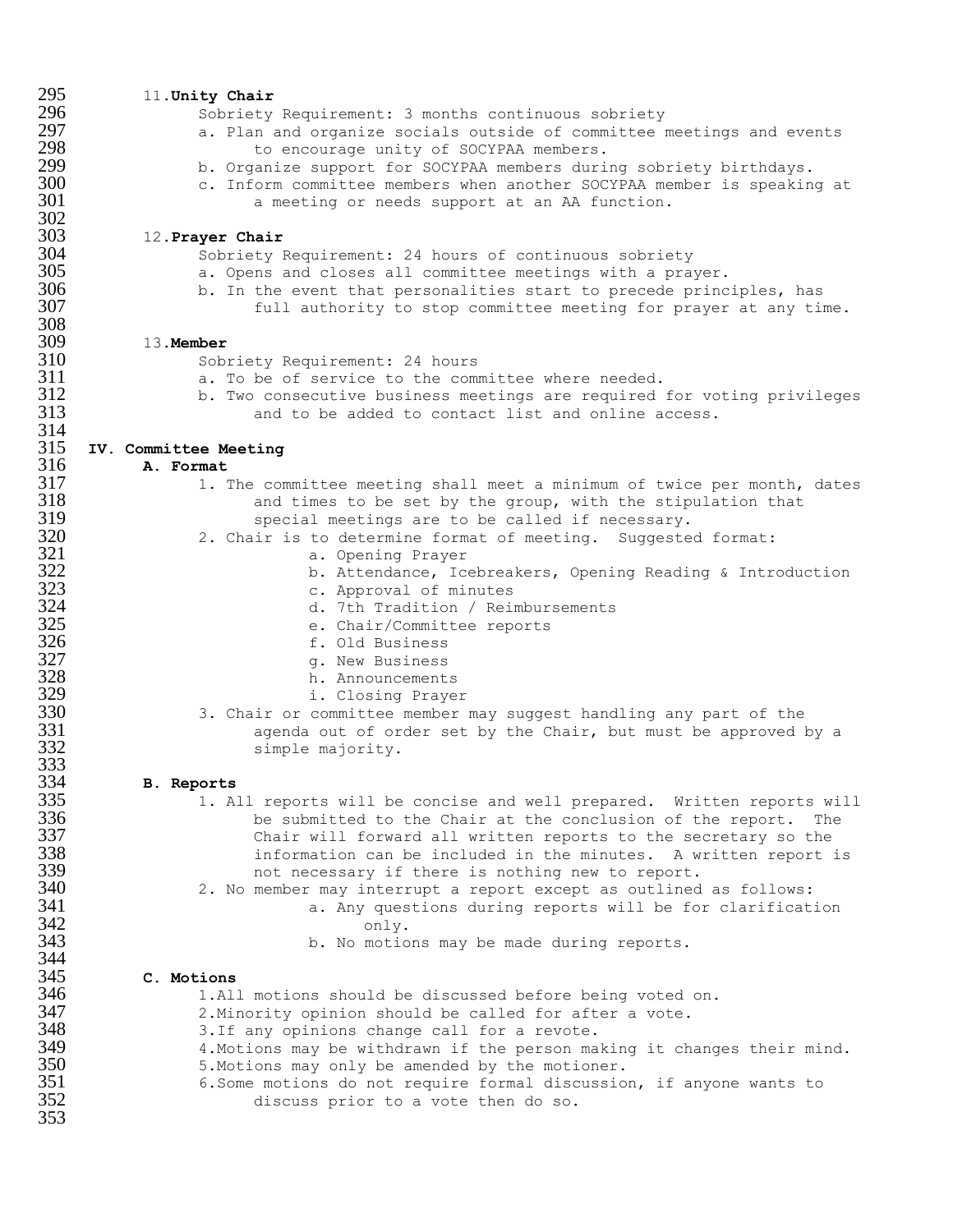| 354        |                                                                                                                          |  |
|------------|--------------------------------------------------------------------------------------------------------------------------|--|
| 355        | D. Rules for discussion                                                                                                  |  |
| 356        | 1. Listening                                                                                                             |  |
| 357        | a. Questions shall only be asked at the conclusion of speaker                                                            |  |
| 358        | remarks.                                                                                                                 |  |
| 359        | b. The only member who may interrupt a speaker is the Chair.                                                             |  |
| 360        | c. The Chair may only interrupt a speaker for the following                                                              |  |
| 361        |                                                                                                                          |  |
|            | reasons:                                                                                                                 |  |
| 362        | i. Speaking off the topic                                                                                                |  |
| 363        | ii. Speaking too long                                                                                                    |  |
| 364        | iii. Repeating previous points at length                                                                                 |  |
| 365        |                                                                                                                          |  |
| 366        | 2. Discussion                                                                                                            |  |
| 367        | a. All discussion will be concise.                                                                                       |  |
| 368        | b. Chair will then, after a moment of prayer and reflection, go                                                          |  |
| 369        | around the room allowing each person one minute to                                                                       |  |
| 370        | share.                                                                                                                   |  |
| 371        | c. If anyone wants to share a second time the discussion will go                                                         |  |
| 372        | around the room with 30 second shares.                                                                                   |  |
| 373        | d. A member may then make a motion.                                                                                      |  |
| 374        |                                                                                                                          |  |
| 375        | E. Voting                                                                                                                |  |
| 376        | 1. Voting is limited to members currently holding positions in SOCYPAA.                                                  |  |
| 377        | 2. The Chair of the committee can only vote to break ties.                                                               |  |
| 378        | 3. Absentee voting is not permitted.                                                                                     |  |
| 379        | 4. All members can vote yes, no or abstain.                                                                              |  |
| 380        | 5. At committee meetings, voting is by a show of hands except when:                                                      |  |
| 381        |                                                                                                                          |  |
| 382        | i. Voting in new officers.                                                                                               |  |
| 383        | 6. All decisions must be reached by a discussion, an informed group                                                      |  |
|            | conscience, and if possible by a substantial majority.                                                                   |  |
| 384        | 7. Any special guest (s) to the meetings may join in the discussion, but                                                 |  |
| 385        | they must refrain from voting.                                                                                           |  |
| 386        | 8. Any member of Alcoholics Anonymous may vote during post ACYPAA                                                        |  |
| 387        | election. (Amended 04/20/2014)                                                                                           |  |
| 388        |                                                                                                                          |  |
| 389        | V. Special Meetings                                                                                                      |  |
| 390        |                                                                                                                          |  |
| 391        | A. Sub-Committee Meeting                                                                                                 |  |
| 392        | 1. Purpose: Further discuss strategies to meet certain goals without                                                     |  |
| 393        | taking away from committee meeting time.                                                                                 |  |
| 394        | 2. The committee may establish a subcommittee meeting consisting                                                         |  |
| 395        | of 3 or more members whenever it's deemed necessary.                                                                     |  |
| 396        | 3. Chair(s) who have called for such a meeting will moderate                                                             |  |
| 397        | and determine the agenda.                                                                                                |  |
| 398        | 4. A full report will be given to the group at the next meeting by                                                       |  |
| 399        | person/persons who called for such a meeting.                                                                            |  |
| 400        |                                                                                                                          |  |
| 401        | <b>B. Emergency Meetings</b>                                                                                             |  |
| 402        | 1. Purpose: The purpose of an emergency meeting is to make a decision                                                    |  |
| 403        | of urgency regarding an event (past or future), which must be                                                            |  |
| 404        | made prior to the next regularly scheduled Committee meeting.                                                            |  |
| 405        | 2. Definition: An emergency meeting is, contact and discussion                                                           |  |
| 406        | (personal, telephone, or by email), between 2 or more chairs, no                                                         |  |
| 407        | less than 2 of which are Committee Officers.                                                                             |  |
| 408        |                                                                                                                          |  |
| 409        | 3. Policy: Whenever possible, the Committee Officers involved in any                                                     |  |
|            |                                                                                                                          |  |
|            | such "Decision of Urgency", shall delay for a period of 24 hours,                                                        |  |
| 410        | the implementation of said "Decision of Urgency". During this                                                            |  |
| 411<br>412 | 24-hour delay, the Committee Officers involved shall make a<br>reasonable effort to contact as many Committee members as |  |